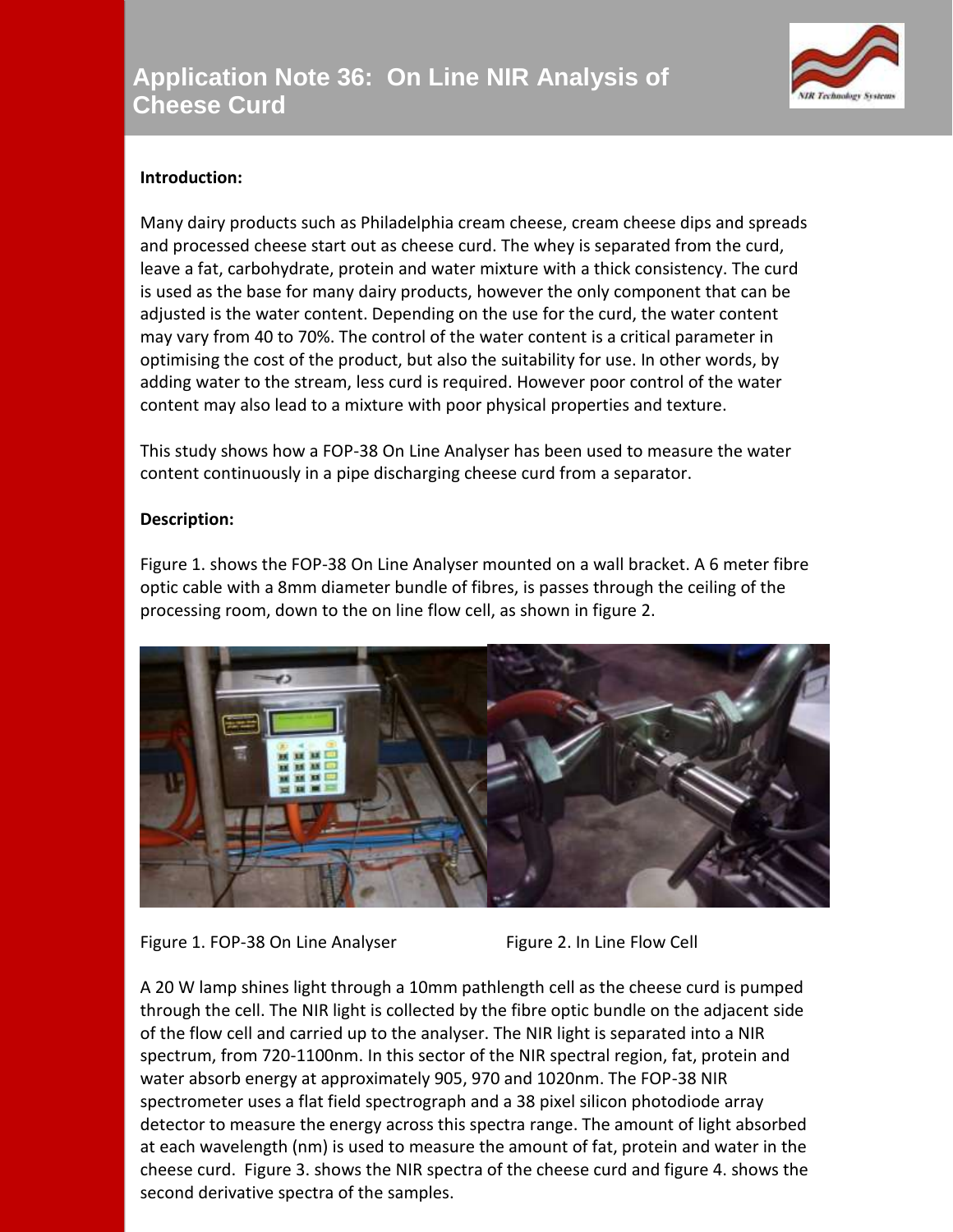

Figure 3. NIR Transmission spectra of cheese curd.



Figure 4. 2<sup>nd</sup> Derivative NIR Transmission spectra of cheese curd.

In this application of the FOP-38, only water was of interest, however fat and protein can also be measured simultaneously with water content.

## **Calibration:**

To calibrate the NIR spectrometer, approximately 22 samples of cheese curd were collected from the discharge point while the NIR spectra were store in the instruments memory. The samples were analysed using the existing laboratory NIR analyser. The NIR spectra and their corresponding water contents were loaded into our software package, NTAS, and a PLS (Partial Least Squares Regression) analysis was used to develop a calibration model. Figure 5. shows the plot of the FOP-38 NIR Predicted water content versus the laboratory NIR water content.